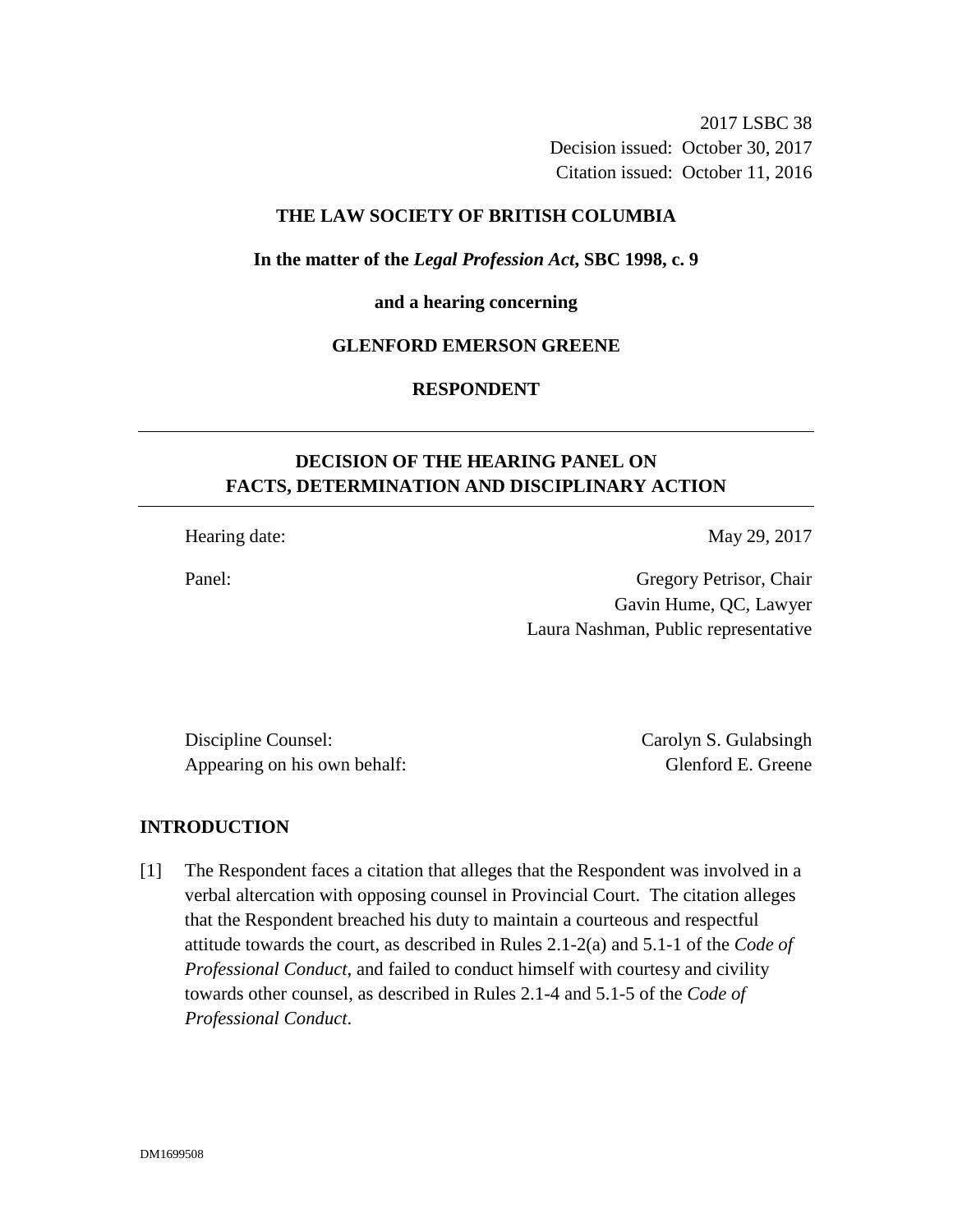- [2] The Law Society and the Respondent submitted an Agreed Statement of Facts, and we had the benefit of video and audio recordings, as well as a transcript of proceedings of the alleged altercation.
- [3] The facts in respect of the events that led to the citation are not in dispute. The Respondent and opposing counsel attended a Family Case Conference with their clients in person, and a judge of the court attended via video and audio connection. A few minutes into the proceedings, the Respondent and opposing counsel began arguing and talking over one another, and opposing counsel asked the Respondent, "Could you shut up?" The Respondent reacted by getting out of his chair and approaching opposing counsel, standing over him, saying, "You shut up yourself. You shut up. Don't tell me to do anything back and forth like this. I won't put up with this. Who the hell do you think you are anyway?" The presiding judge was eventually able to shout over the exchange between the Respondent and opposing counsel, shouting "Counsel. Counsel. What are you doing? What are you doing?", ending that exchange. The heated exchange between the Respondent and opposing counsel took only a few seconds.
- [4] Later that same day, the Respondent forwarded a letter to court staff apologizing for his part in the "disgraceful display" in proceedings earlier that day, and asking that the letter be passed through appropriate channels to the presiding judge.
- [5] That same day, the Respondent also forwarded a letter to opposing counsel, suggesting that they should not be behaving as they did in court earlier, and should agree that what took place will not happen again, but also saying "if you continue to insult me and my clients, I am going to stand up for them."
- [6] The Respondent, in the hearing before us, said he has thought about his role as senior counsel, and his responsibility to set a good example for more junior counsel. The Respondent also said that he has taken active steps to improve his relationship with opposing counsel and their relationship is now better than it has ever been in the past.
- [7] The Respondent admitted service of the citation. He admitted that his conduct alleged in the citation constitutes professional misconduct.

# **DECISION ON FACTS AND DETERMINATION**

[8] The Law Society bears the onus of proving the allegations made in the citation, on a balance of probabilities, as described in *FH v. McDougall*, 2008 SCC 53, *Law Society of BC v. Schauble*, 2009 LSBC 11 at paragraph 43, and *Law Society of BC v. Harding*, 2013 LSBC 25 at paragraph 49.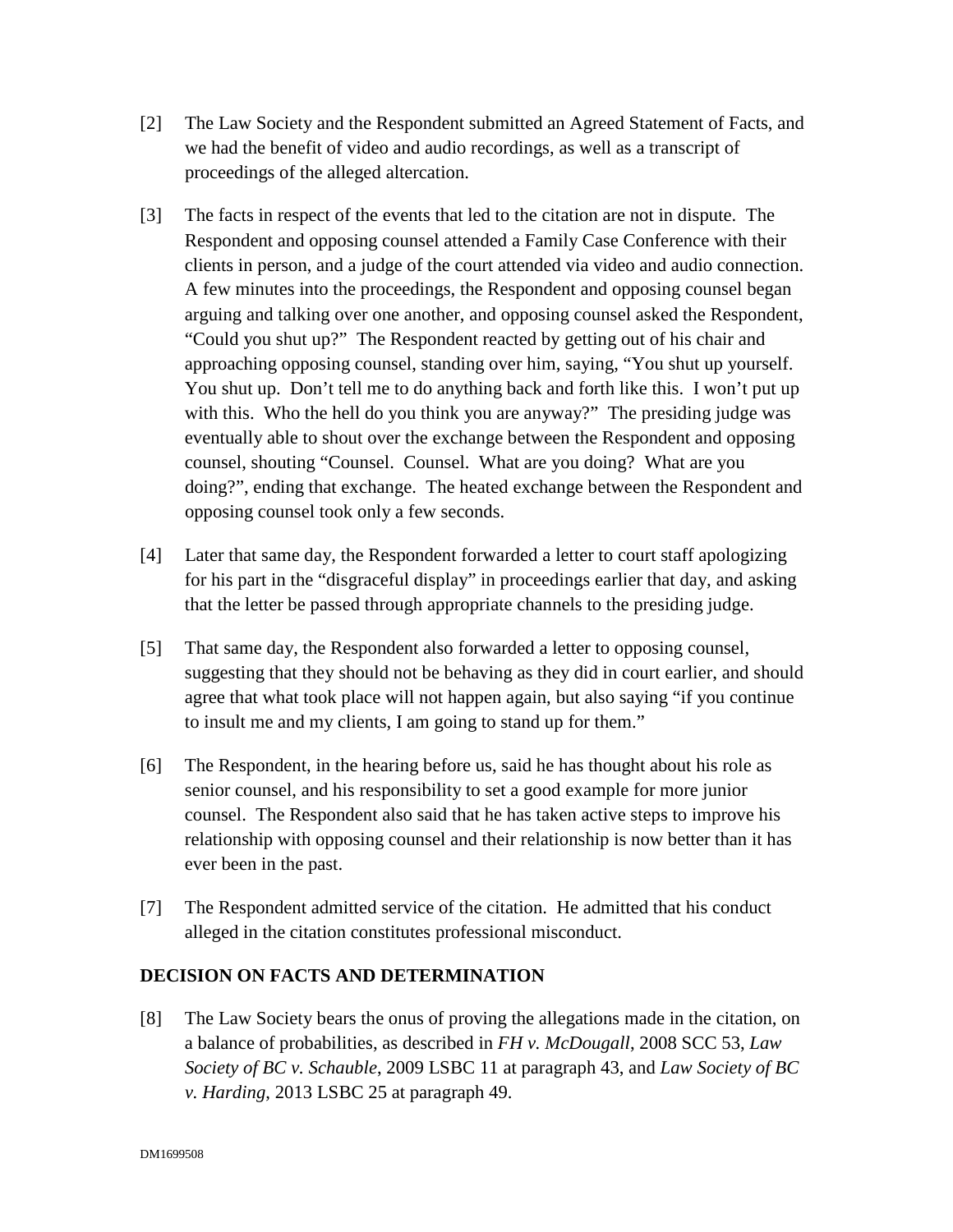- [9] As stated above, the Law Society and the Respondent agree on the facts and documents as contained in the Agreed Statement of Facts. In addition, the exchange between counsel that is the subject of this matter is captured on a transcript, a video recording and an audio recording, all of which were before us. There is no disagreement on the facts, and we find the Law Society has proven the allegations contained in the citation on a balance of probabilities.
- [10] We must determine whether or not the Respondent's conduct constitutes professional misconduct. The test for that determination, as described in *Law Society of BC v. Martin*, 2005 LSBC 16 at paragraph 171, *Re: Lawyer 12*, 2011 LSBC 11 at paragraph 14, and *Re: Lawyer 12*, 2011 LSBC 35 at paragraph 8, is whether or not the Respondent's conduct is a marked departure from the conduct the Law Society expects of lawyers.
- [11] Rules 2.1-2(a), 2.1-4(a), 5.1-1 and 5.1-5 of the *Code of Professional Conduct* make it clear that lawyers are expected to conduct themselves with honour and display courtesy, respect and civility to the courts and other members of the profession. The Respondent has described his own conduct as "disgraceful", "foolish" and "embarrassing". He has acknowledged he could have dealt with the situation better. The Respondent has acknowledged that his conduct constitutes professional misconduct.
- [12] The conduct alleged and admitted to by the Respondent is a marked departure from what is expected by the Law Society of lawyers. The conduct alleged and admitted to falls short of what would reasonably be expected by a member of the public, or by a court staff member or judicial officer. We find the Respondent's conduct constitutes professional misconduct.

# **DECISION ON DISCIPLINARY ACTION**

- [13] The Respondent has been practising law in British Columbia since 1980. He has a Professional Conduct Record that includes four conduct reviews, one proven citation, and a referral to the Practice Standards Committee. In the proceedings involving the citation, the Respondent was found to have committed professional misconduct by making inappropriate comments about another lawyer and members of the judiciary in a series of letters. In those proceedings, the Respondent was fined \$3,000. Intemperate and inflammatory language, and an unnecessarily combative and aggressive approach to conflict, form a recurring part of the subject matter of the Respondent's Professional Conduct Record.
- [14] Counsel for the Law Society submits that the Respondent be fined \$10,000. The Respondent submits that the local attention this matter has received and will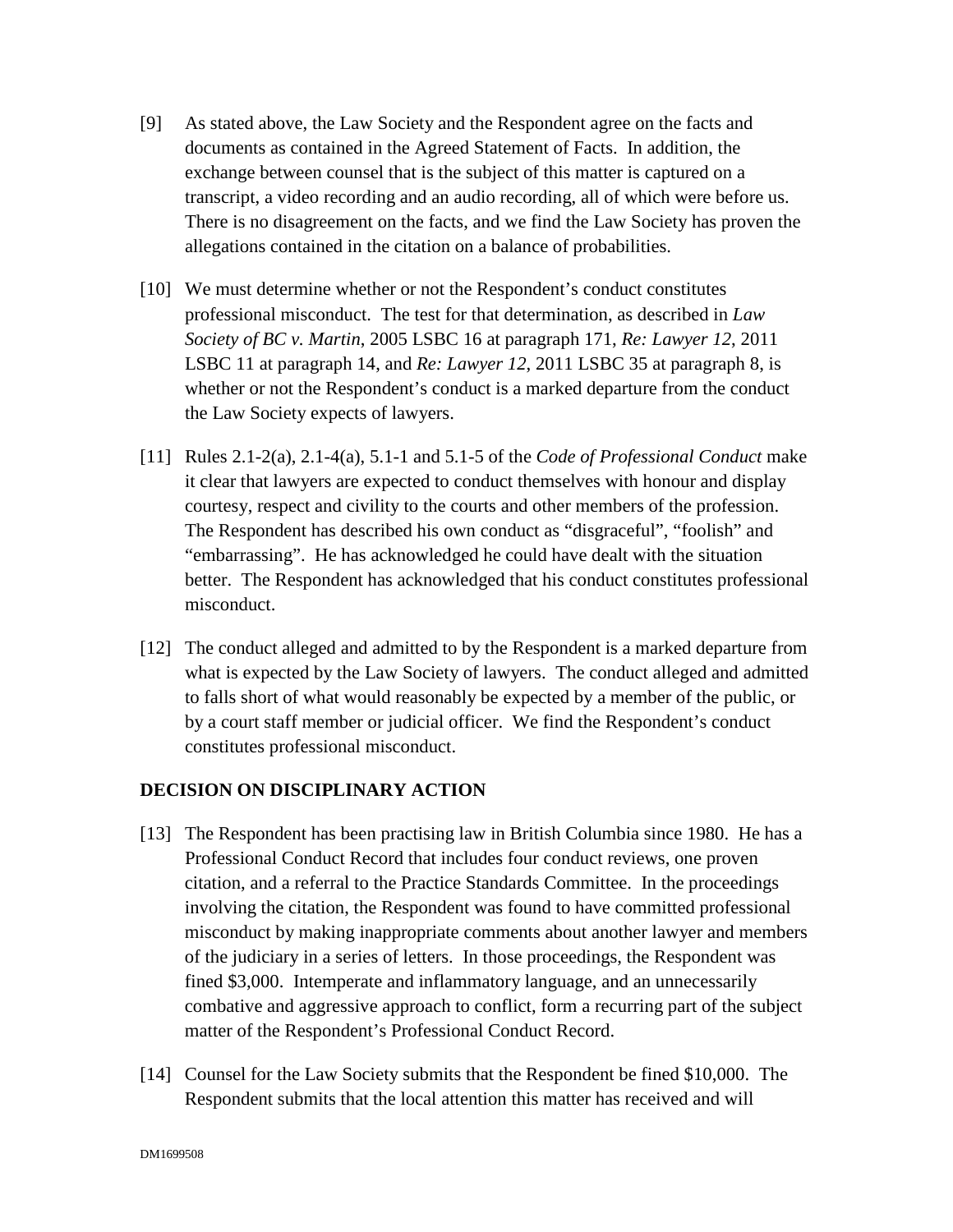receive in his community, as well as the cost of his having to travel to deal with this matter, are significant to him, and an additional fine will be of no public benefit. The Respondent submits that he should receive a reprimand as the disciplinary action for his conduct in this matter.

- [15] The decision of the hearing panel in *Law Society of BC v. Ogilvie*, 1999 LSBC 17, sets out a non-exhaustive list of factors that may be considered in the determination of the appropriate disciplinary action to be taken. We are not listing all the listed factors here and are modifying them for our purposes, but the factors that are of the most use in our analysis are as follows:
	- (a) the nature and gravity of the conduct proven;

As described, the exchange between the Respondent and opposing counsel was brief and was the result of a rapid escalation of a dispute during submissions to the court. The conduct, while certainly not appropriate conduct by the Respondent, is not of a gravity or nature on the more serious end of the scale.

(b) the age and experience of the Respondent;

The Respondent is senior, experienced counsel. Based on what he has said in relation to this matter, the Respondent knows better than what is reflected by his conduct under consideration in this matter. The Respondent's age and experience is an aggravating factor.

(c) the previous character of the Respondent, including details of prior discipline;

> As stated, the Respondent does have a Professional Conduct Record. The Respondent has already been encouraged to moderate his language and approach, and has been sanctioned for inappropriate comments about another lawyer and members of the judiciary. This is an aggravating factor.

(d) the impact upon others;

 Members of the bar are expected to respect and uphold the dignity of the courts. The presiding judge, in attending remotely, must have expected counsel could maintain a civil exchange between them. It is in the public interest that counsel act appropriately while in court. The Respondent's conduct reflects badly upon himself, the profession and the court. This is an aggravating factor.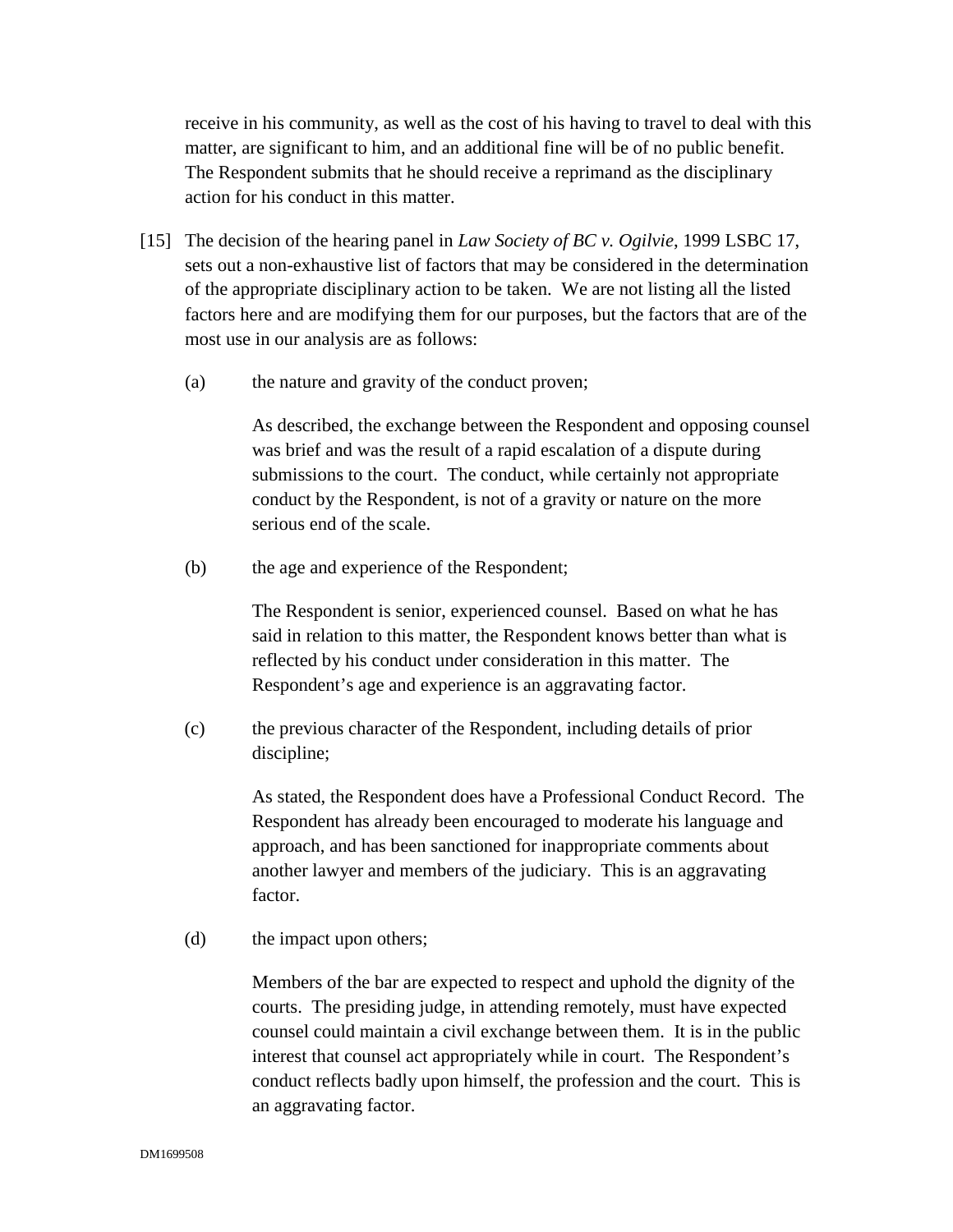(e) whether the Respondent has acknowledged the misconduct and taken steps to redress the wrong, and the presence or absence of other mitigating circumstances;

> On the same day of the exchange between counsel, the Respondent apologized to the court in writing. On that same day, the Respondent wrote to opposing counsel. Counsel for the Law Society points out that the Respondent's letter to opposing counsel cannot be characterized as an apology. However, the Respondent's letter to opposing counsel is a clear acknowledgement of misconduct and a commitment from the Respondent to conduct himself in an appropriate manner in the future. In the proceedings before us, the Respondent accepted responsibility for his actions and for his role in the exchange between counsel escalating. He specifically did not blame opposing counsel. He appears to have reflected on his conduct and on his role as senior counsel to lead by example. He has taken active steps to improve his relationship with opposing counsel. This is a mitigating factor.

(f) the impact of the proposed penalty on the Respondent;

As stated, the Respondent submits that a fine serves little purpose and the attention this matter has attracted and will attract in his community has had a significant impact upon him. Every lawyer lives and works in a community. The publication of a citation, discipline hearing and disciplinary action presumably has a negative impact on the lawyer whose conduct is under examination. It is neither an aggravating nor mitigating factor.

(g) the need for specific and general deterrence and the need to ensure the public's confidence in the integrity of the profession; and

> The Law Society's expectations of the Respondent and other members of the profession must be clear. The Respondent did not try to excuse or justify his conduct. Significant misconduct must attract a significant sanction to be meaningful to the Respondent, to other members of the profession, and to members of the public.

(h) the range of penalties in similar cases.

We have reviewed the cases cited by the Law Society including *Law Society of BC v. Johnson*, 2014 LSBC 08; 2015 LSBC 50; *Law Society of*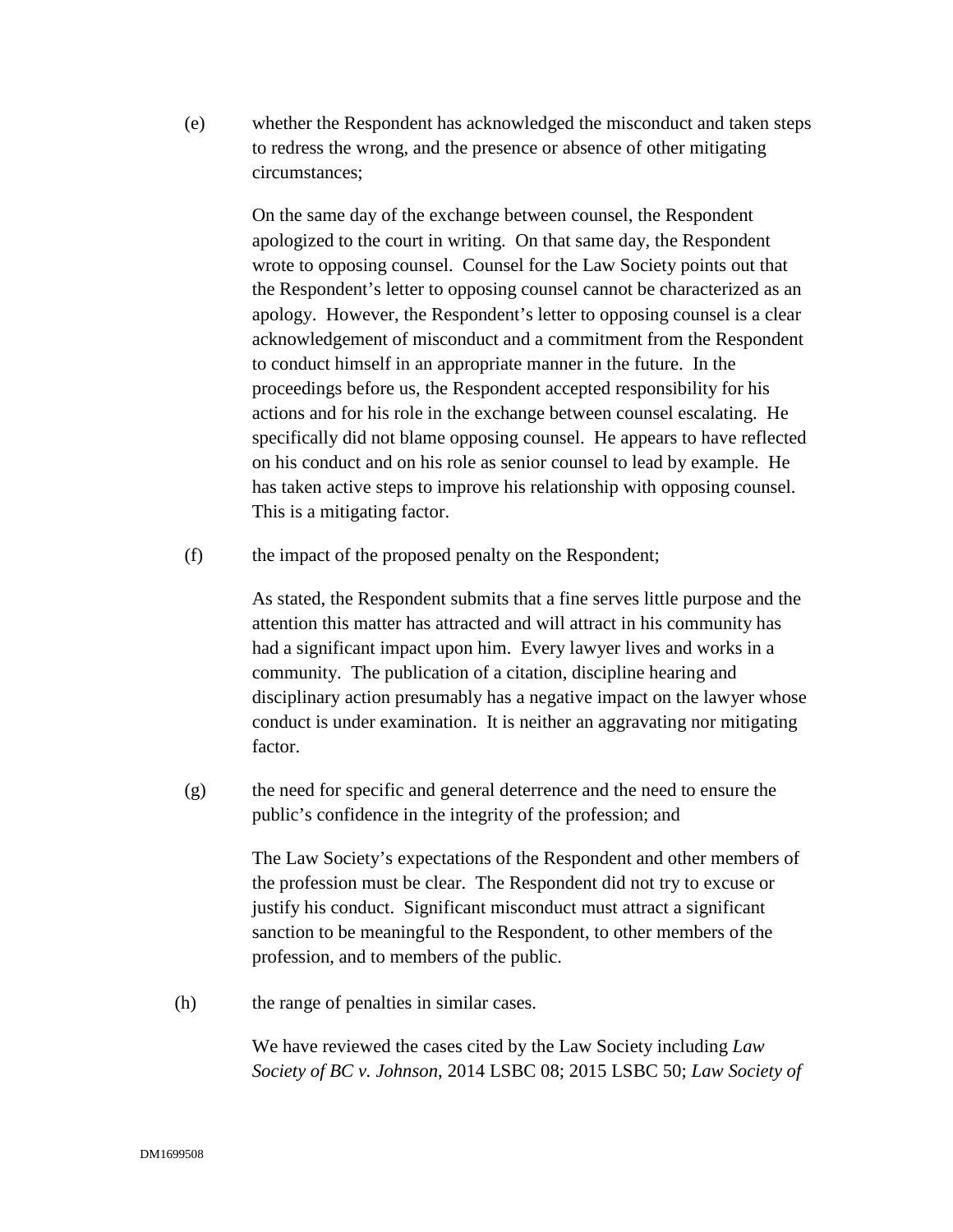*BC v. Foo*, 2013 LSBC 26; 2014 LSBC 21; 2015 LSBC 34; *Foo v. Law Society of BC,* 2017 BCCA 151.

In *Johnson* and *Foo*, the respondents were suspended: *Johnson* for 30 days and *Foo* for two weeks. The Law Society submitted that in the circumstances of this matter, a fine was more appropriate as the respondent, amongst other steps, had made a prompt apology to the court and the respondent immediately wrote to Mr. Hudson in an effort to reconcile their relationship. We agree with that submission.

As the Law Society submitted and as can be seen from a review of the cases provided by the Law Society including the *Johnson* and *Foo* decisions, incivility that is found to be professional misconduct is most frequently met with a fine and suspensions are more likely ordered in cases involving physical contact, profanity or a potential threat of violence. As a result, we agree that a fine is more appropriate than a suspension as there was no physical contact, profanity or threats of violence.

In *Law Society of BC v. Martin,* 2007 LSBC 20 at paragraph 41, the following factors were identified as the factors to be considered in determining if a suspension or a fine was more appropriate:

- (a) Did the misconduct involve dishonesty?
- (b) Did the misconduct involve repetitive acts of deceit or negligence?
- (c) Are there significant personal or professional conduct issues?

A review of those factors in the circumstances also lead us to the conclusion that a fine rather than a suspension is appropriate. There was no dishonesty or repetitive acts of deceit or negligence. In addition, there were no significant personal or professional conduct issues.

[16] In consideration of the factors listed above, the Respondent's misconduct, although significant, was a brief exchange with opposing counsel. The Respondent recognized the inappropriateness of his misconduct, apologized to the court quickly, and took responsibility for his misconduct. He has taken active steps to improve his relationship with opposing counsel.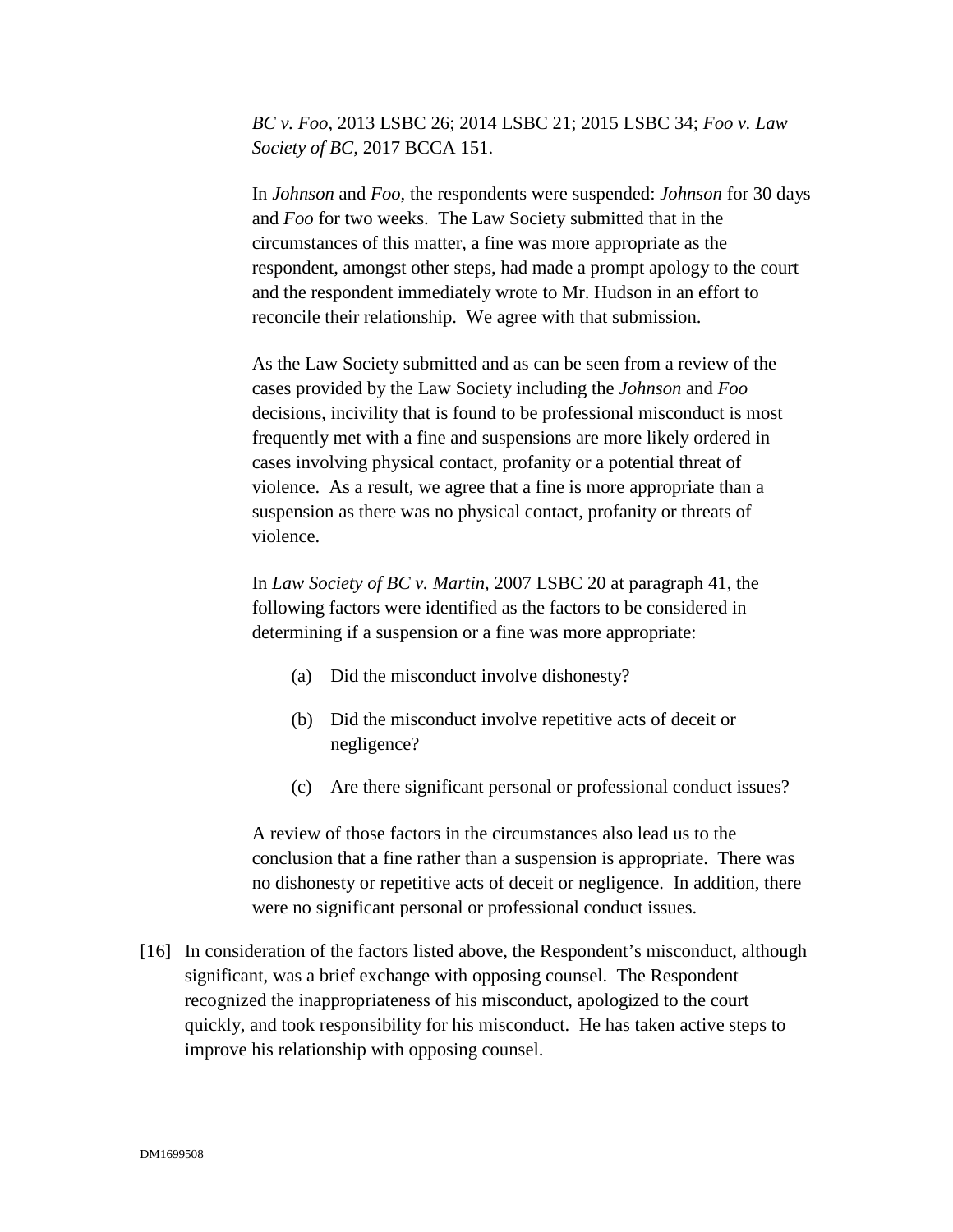- [17] The Respondent has, in previous discipline proceedings, been fined \$3,000 for making inappropriate remarks about other counsel and members of the judiciary in a series of letters. The disciplinary sanction must be significant and must take into account the Respondent's Professional Conduct Record, but the sanction must also be proportionate. No physical contact between the Respondent and opposing counsel occurred, and counsel stopped their exchange when the presiding judge raised his voice over an audio connection. The court proceedings in which the exchange occurred were a Family Case Conference, which was not open to the public.
- [18] In the circumstances, we believe a fine is the most appropriate disciplinary action we can impose. We consider \$5,000 to be an appropriate amount for the fine, in all the circumstances. We order that the Respondent pay the fine by December 31, 2017.

# **COSTS**

- [19] The Law Society is awarded costs in this matter at Scale A. If the parties are unable to reach agreement respecting costs:
	- (a) the Law Society will provide its submissions regarding costs within 30 days of the delivery of these reasons;
	- (b) the Respondent will have 21 days from then to submit his submissions and response; and
	- (c) the Law Society will have 14 days from then to submit its response.

# **OTHER ORDERS**

[20] At the outset of the hearing, we ordered that the public be excluded from any part of the hearing, and publication or duplication be prohibited, in respect of portions of the exhibits, that could identify the parties in the court proceedings that were the subject of this matter. Accordingly, we order that portions of the transcript of this proceeding that could identify the parties in the underlying Provincial Court proceedings, or the children of the parties, be redacted from any published or released transcript of this proceeding, pursuant to Rule 5-8(2) of the Law Society Rules. We also order that portions of the Agreed Statement of Facts (Exhibit 2) that could identify the parties in the underlying Provincial Court proceedings, or the children of the parties, be redacted from any published or released copies of the Agreed Statement of Facts, pursuant to Rule 5-8(2) of the Law Society Rules*.* We